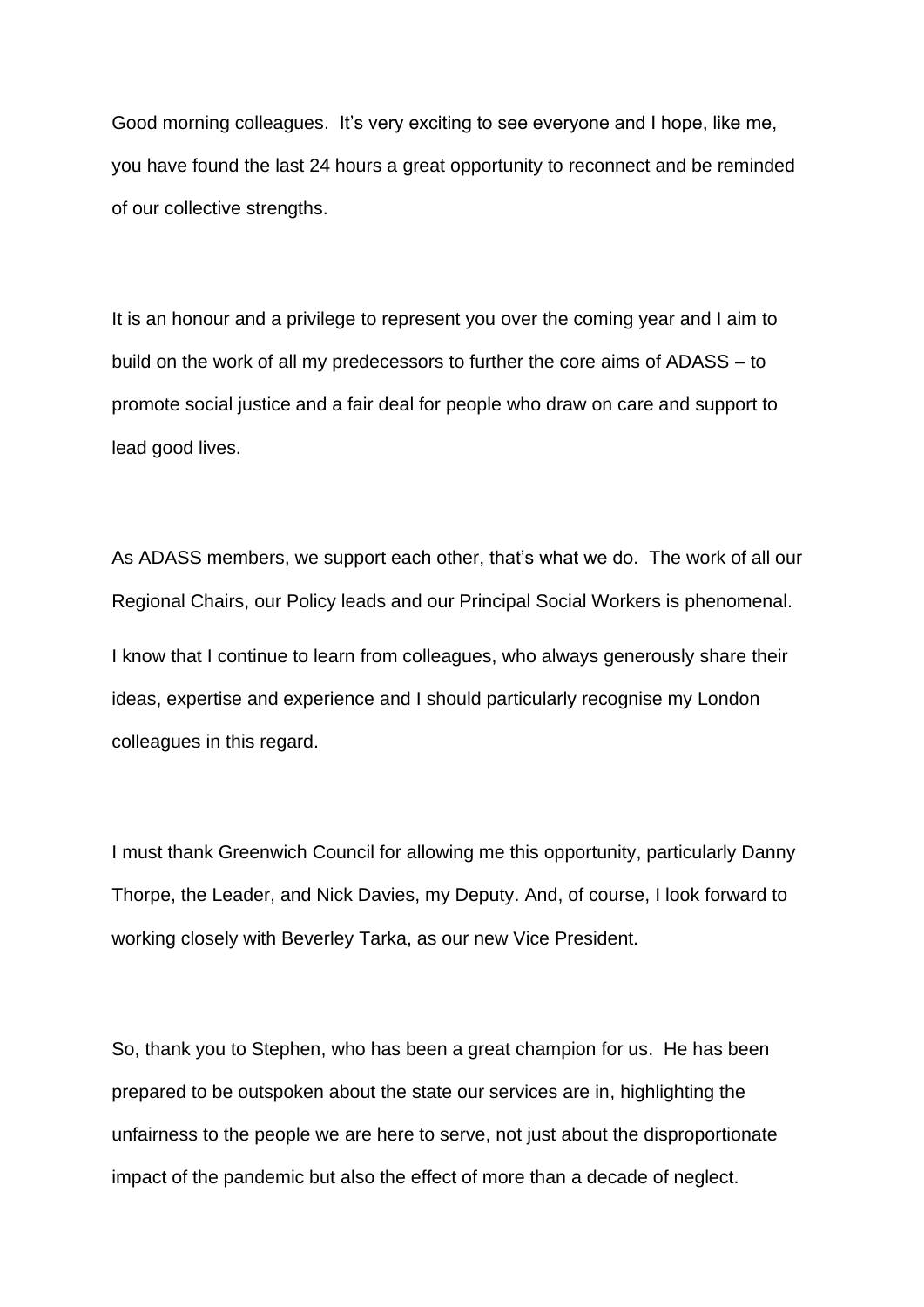It was Stephen who prompted us to measure waiting lists, thus revealing that more than half a million people are now waiting for the vital help they need to live their lives, providing compelling evidence of the need to invest in recovery in social care, just as in the NHS.

Stephen has effectively promoted our cause in the media - I am sure we will all remember his encounter with Ed Balls, his own personal story of his family experience and indeed his earlier star performance on Panorama. I would like to thank you on behalf of us all Stephen for your leadership as President.

Also on behalf of all of us, I must thank Cathie and the whole ADASS team. They have worked incredibly hard, covering a huge reform agenda, business as usual and continuing to respond to the many challenges of COVID. This year, Cathie's role has changed, from that of chief officer, with an internal focus, to become a more outward-looking Chief Executive, speaking on behalf of ADASS with partners and in the media. I am pleased to see Cathie relishing her important new role and finding her voice.

And thank you to all our Sponsors who collectively contribute to making Spring Seminar such a rich and lively event.

So, a bit about me….

It was a sense of things not being fair, of the obvious inequality I could see growing up in inner London and a passion for social justice that led me into social work.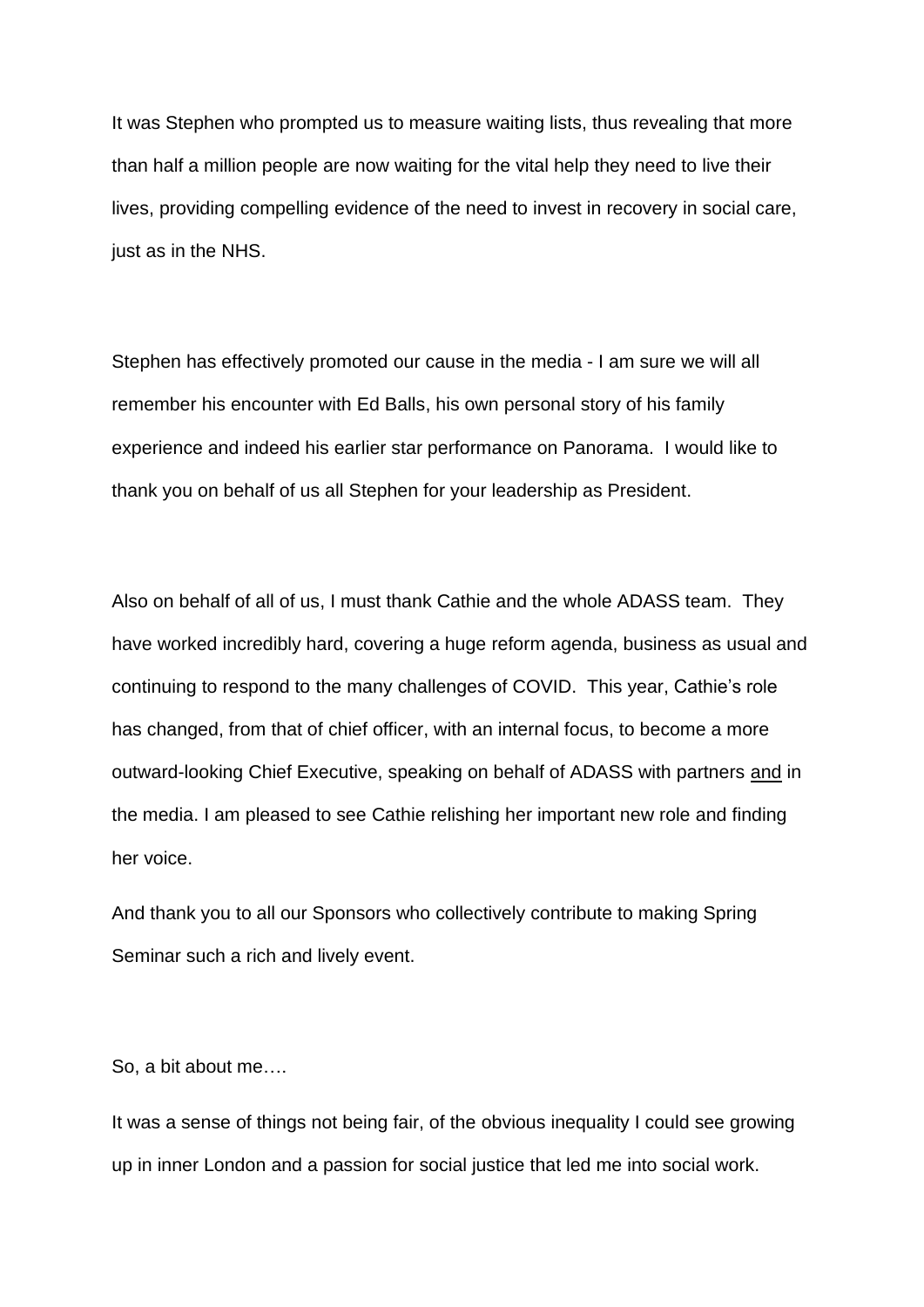My first job as a social worker was working with people with HIV in west London. In those early days of the AIDS epidemic, there was huge stigma and our home helps refused point blank to visit people with HIV and AIDS. There was no menu of services to support people with this new disease and my job was to co-produce personalised support with people and to work with those affected to co-design services.

Throughout my career, in local government, Whitehall and now as a DASS, Deputy Chief Executive and ICS Executive Place Lead in Greenwich, I have remained absolutely convinced of the importance of strong community social work. It is the highly skilled work that our practitioners do every day that makes the difference to peoples' lives and promotes the best outcomes. The values that underpin social work are held, not just by social workers, but by all of us working in social care.

Beyond our professional roles, many, if not most of us have our own experiences of social care. My mother had depression and later in life her dementia got to a point where my father could no longer cope. She was detained under the mental health act and spent months on a psychiatric ward, before ending her days peacefully in a care home. My dad didn't expect to be a carer. He thought that was women's work. It took him a long time to recognise he was a carer and it is fair to say he didn't have the ideal temperament for it.

However, some years on, we celebrated his 92<sup>nd</sup> birthday last weekend. He still lives in his own home, despite 3 falls in recent weeks (or 2 slips and a wobble as he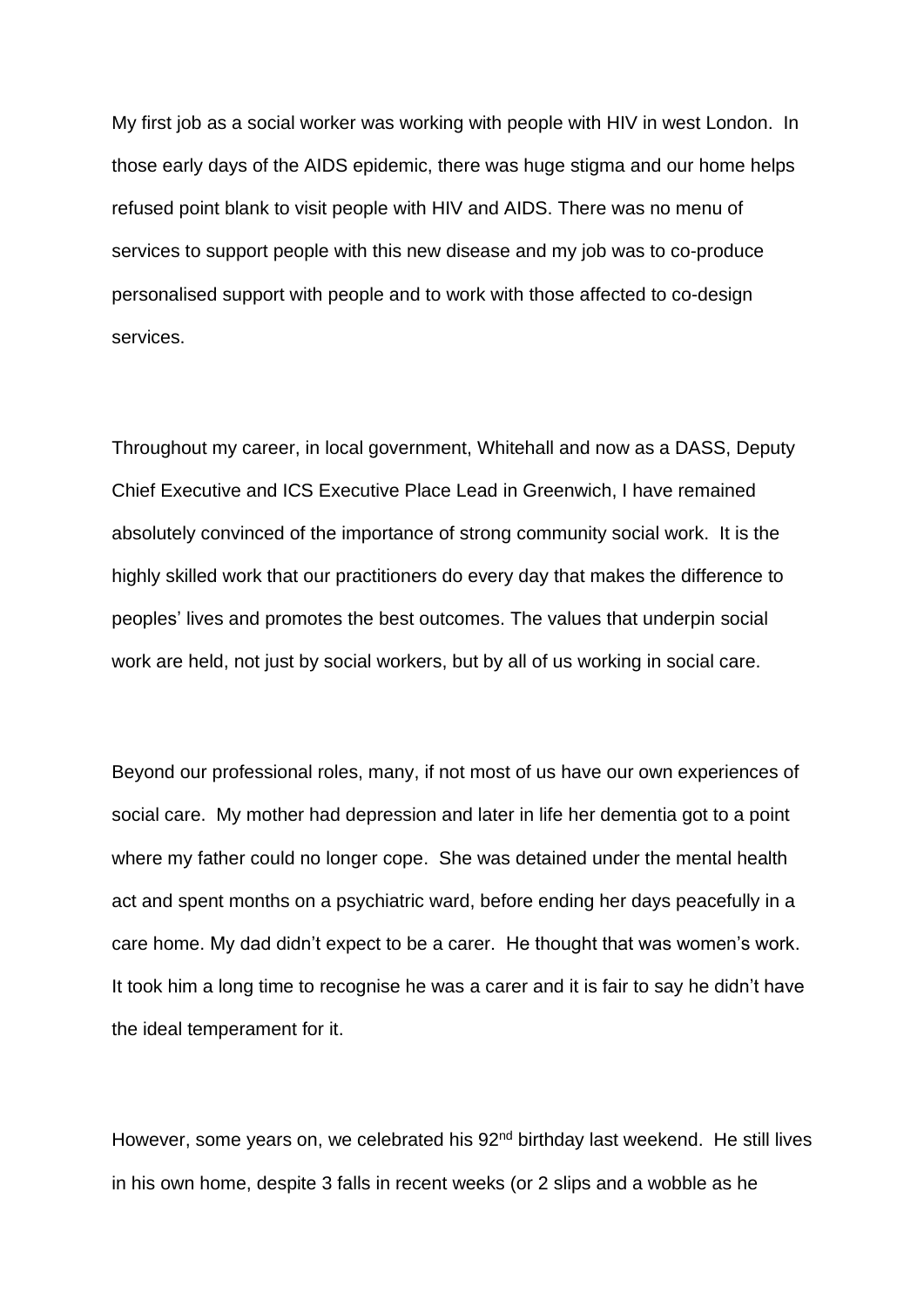describes it). The second time he fell, he couldn't get up and when the paramedics finally arrived, he refused to go to hospital, despite several broken ribs. He can be pretty cantankerous and at the time I thought typically stubborn for not going to hospital. However, on reflection, being in his own home is what helped him to get better. And of course he knows what matters to him and what risks he is prepared to take to live the life he wants.

It was the integrated care team that responded the next day with advice, support and equipment to help him recover at home. He is lucky, of course, although he lives alone, he has a network of family and friends and a weekly trip to the local pub that continue to stimulate his curiosity, give him purpose and real quality of life, despite his frailty.

That brings me to the Pandemic and its impact. Pre-pandemic my dad was walking to the supermarket every day and doing his own shopping. Covid put paid to that and, over the last couple of years, he was pretty much confined to his flat. As a result, his mobility inevitably declined to the point he can no longer go out independently.

We are all recovering from the trauma of the pandemic to some degree, and we should be extremely proud of the way we in social care have risen to its challenges, showing enormous resilience in such testing times.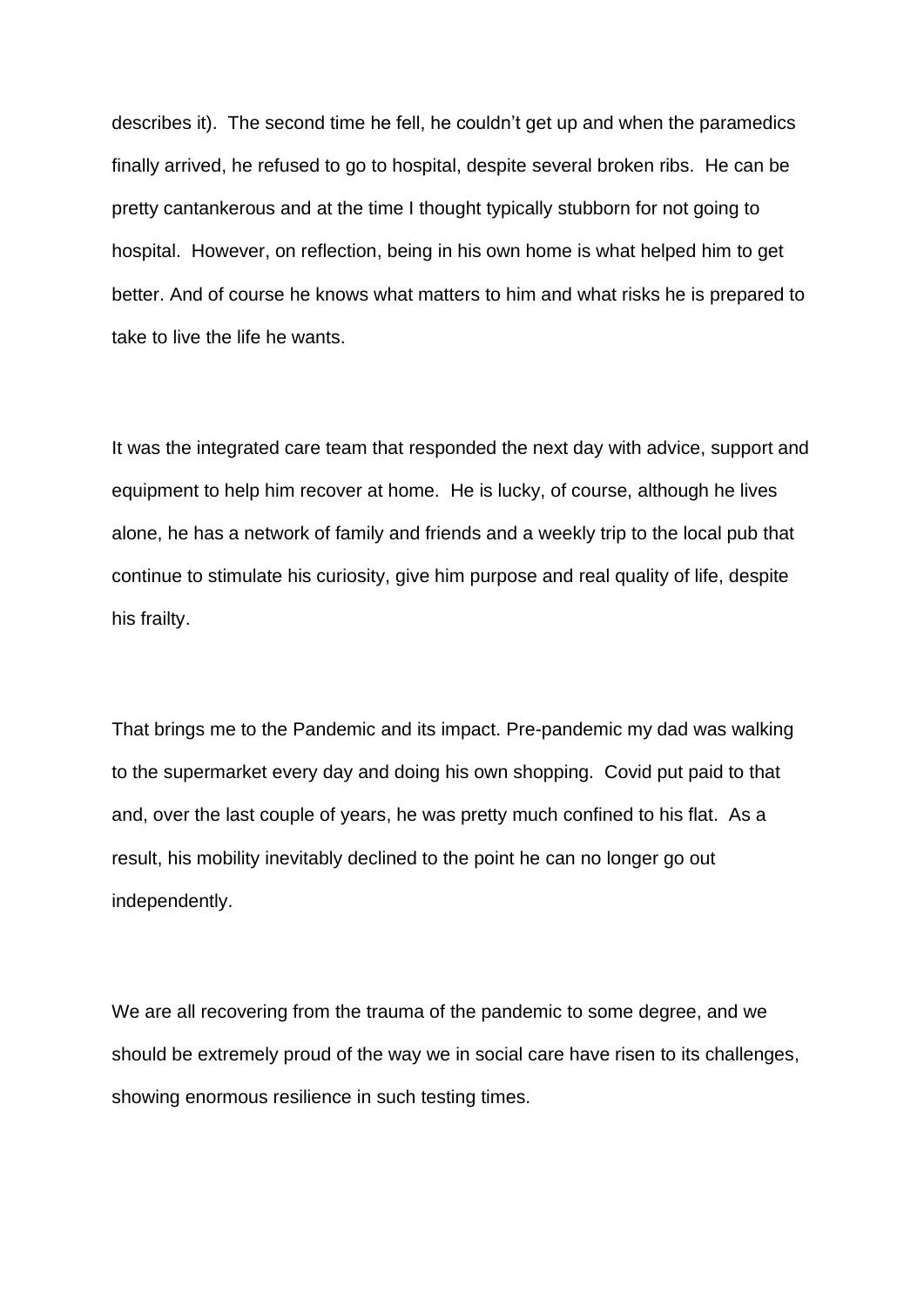We know Covid has impacted disproportionately on some of our communities, highlighting pre-existing inequity. People who draw on care and support have been particularly affected - be that people with learning disabilities and/or autism who have had their lives and routines disrupted, the impact on the lives of unpaid carers, on people's mental health and the thousands of people who lost loved ones in care homes and at home. And on 17<sup>th</sup> March, just 6 weeks ago, we remembered the social care workers who lost their lives to Covid – almost 1,000 in England alone.

We have learned a huge amount collectively. Not least, the importance of achieving parity of esteem between health and social care. Social care needing to be a stronger voice around the table, so that better decisions are made and social care is never again treated as an afterthought, with such tragic consequences.

The importance of relationships, community and connection became even clearer. Our relationships with care providers shifted to a more partnership approach. We learned more about the resilience in our communities and the potential to build on their strengths and assets. Through the shielding lists, we were able to proactively identify and support people who were more at risk and intervene preventively.

In Greenwich, and I am sure you will have found the same, it wasn't having a clinical condition that made people vulnerable. It was the lack of a stable home, the lack of friends and support networks and digital exclusion. It was the stress associated with caring for an elderly relative with dementia or an adult child with complex needs, without respite. The pandemic has left us in a precarious state and our surveys show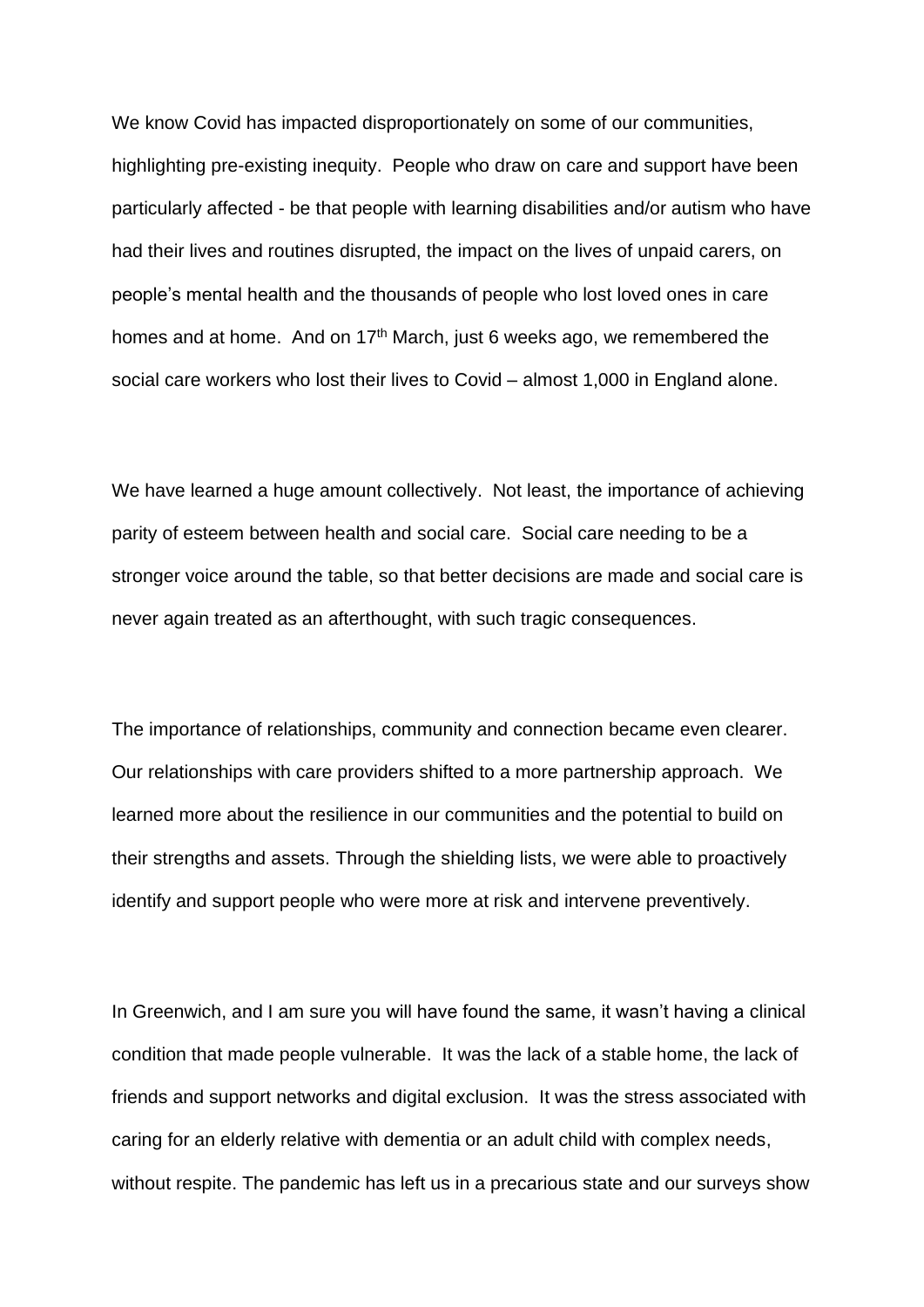the situation is worsening, however we know that it is not just the last 2 years, or indeed the last decade or so that brought us here.

It turns out it is not just my dad who believed caring to be women's work! When Bevan set up the welfare state, social care was universally seen as unpaid, domestic, women's work. Today, women expect jobs and careers and many households need both partners to work to make ends meet. There are now almost 7 million carers in the UK, which means one in every eight of us are carers at any one time. Millions more had some experience of caring during the pandemic.

The effects of demographic and economic change have been compounded by a clear, but largely undebated, shift of activity from health to social care. For example, many of today's care homes with nursing, commissioned by local authorities, have by default become the modern equivalent of cottage hospitals. And care workers are skilfully and safely performing tasks that used to be the preserve of health staff. That may well be the right way to go, but it has not been discussed and planned and people are not properly paid or recognised for the skilled work they do. Our care and support landscape has been developing by contingency, sometimes seemingly haphazardly.

Our ADASS surveys show that despite everything, social care has been magnificent. We now provide more home care than ever before and to people with more acute and complex needs. This had gone up to over 41 million hours by October 2021. We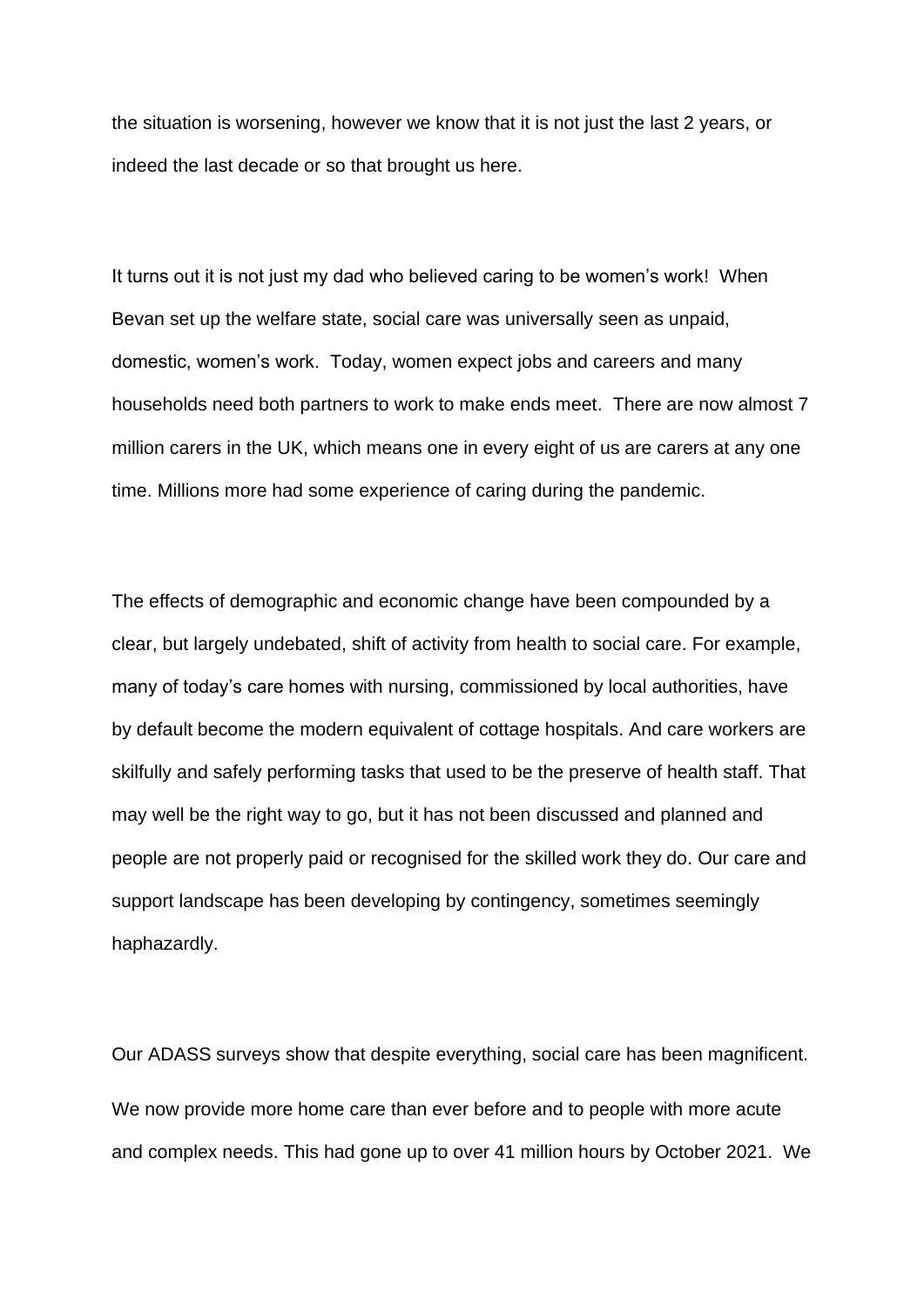are still analysing our latest survey data, however it would seem these higher levels are being maintained. However, the number of hours that can't be provided continues to rise at an alarming rate and, at first glance, this is further evidence of the fact there are not enough staff to deliver the care people need.

Our early analysis suggests a steep rise in the numbers waiting for the care and support, to over half a million people. Each individual is someone unable to live their life to the full, many will have carers unable to get on with their lives, their own health will suffer and the risks of deterioration create a vicious cycle of hospital admissions and further NHS pressures. This also means that DASSs are having to make invidious decisions about safety, who gets care and what sort of care can be afforded.

The evidence is clear that significant investment is required to support adult social care recovery - to help us tackle growing unmet, undermet and wrongly met need. Without this people will continue to suffer and pressures on community, mental health, primary care services and hospitals will exacerbate. This is undeniably a crisis in social care.

Now, after 3 decades or more of reports and commissions, we finally have White Papers, both on Reform and on Integration. I welcome the aspirations set out in 'People at the Heart of Care'. How people live their lives and connect with each other is changing rapidly, developing better housing options and embracing technology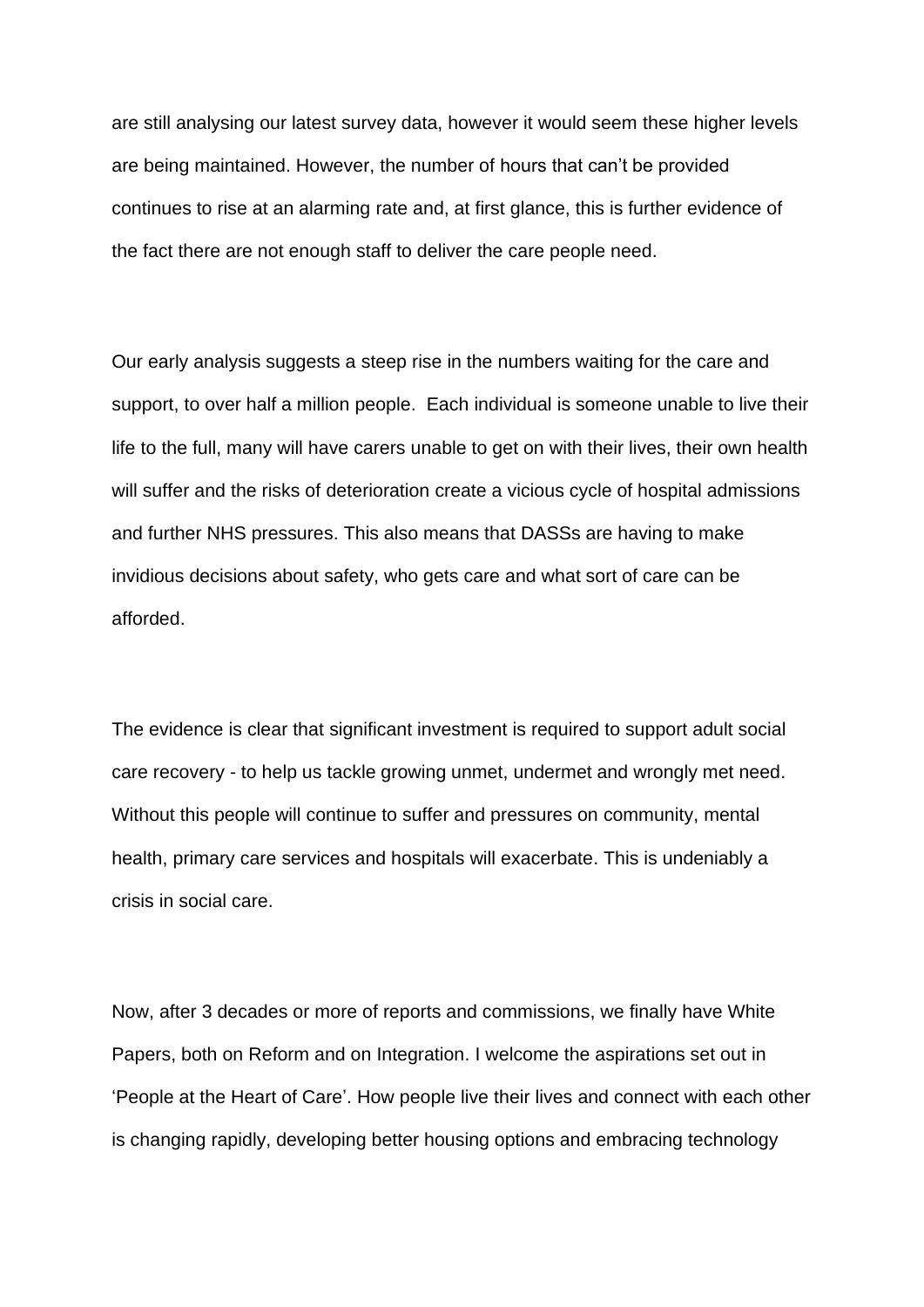that puts people in control are important elements of the ambition. There is a positive commitment to more funding through the health and care levy.

The introduction of the Cap has finally grasped the nettle of the balance between citizen and state on who pays for care. It won't, however, fix social care. And there is a danger in the developing narrative that social care is now fixed. There are immediate challenges we face over the next year – sustainability, workforce, recovery and multiple policy reform.

The Fair Cost of Care, alongside the introduction of Clause 18 (3) of the Care Act, poses huge risks, both to a fragile care market and to the stability of Local Authority finances. The recent Laing and Buisson report, commissioned by the County Councils Network, was clear the policy needs further huge investment to enable councils to pay sustainable rates and offset the impact of 18(3).

We are all too familiar with the workforce challenges. Covid has exposed pre-existing fault lines. Low pay, poor terms and conditions, with over half of homecare workers on zero hours contracts, reflect the value we as a society place on people who carry out crucial, highly skilled work. As competition from hospitality, logistics and retail increases, staff vacancy levels have risen, so that one in every ten care roles were vacant in March this year. And it is not just about front line care staff. We already have shortages of OTs and social workers, who are critical to recovery in social care, and we will need many, many more of them to implement reform.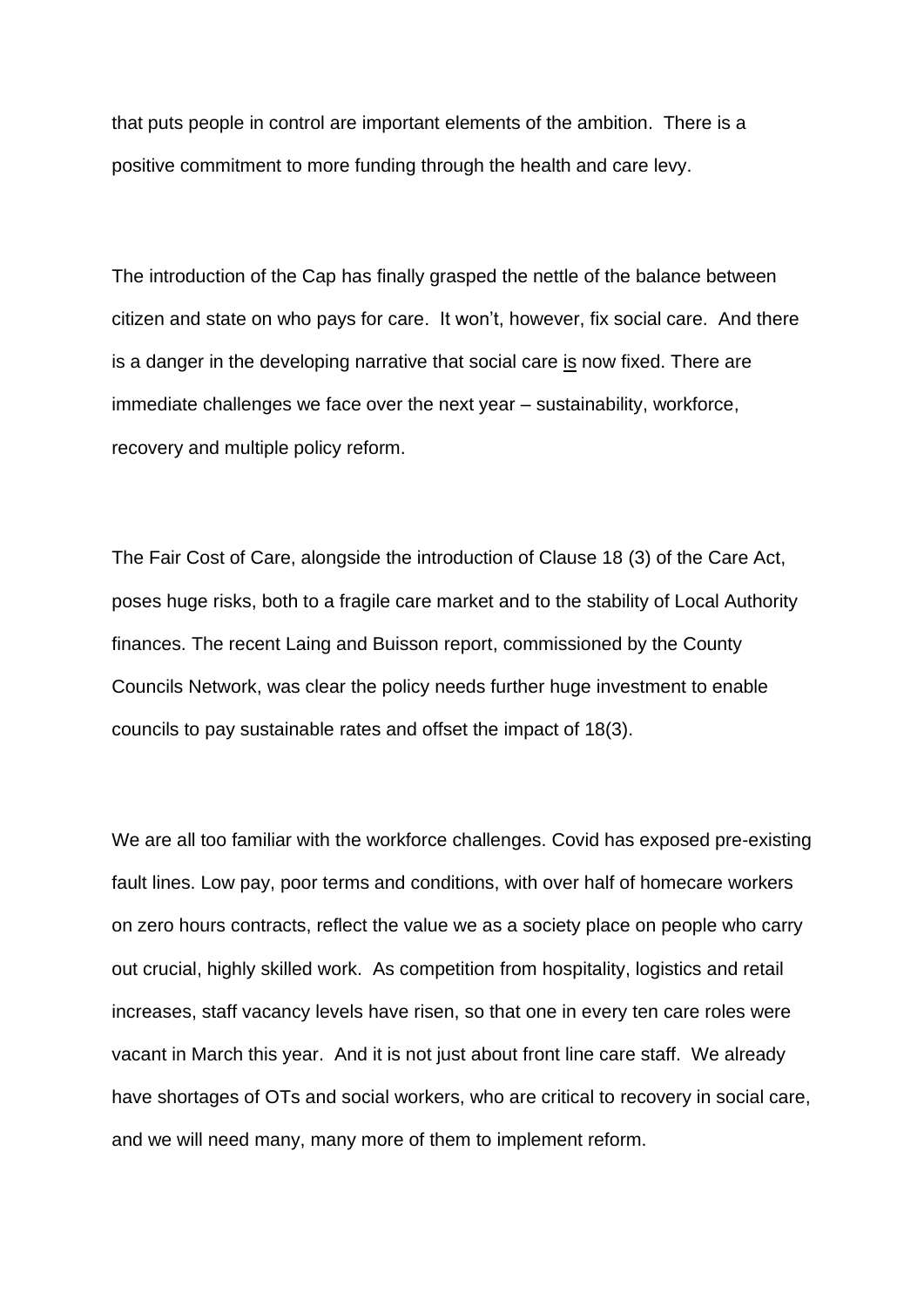We are beginning to understand the scale of recovery required and, at the same time, preparing for the biggest reforms we have seen in a generation. The forthcoming changes are multifaceted and have cumulative impact. From setting up thousands of Care Accounts, to Fair Cost and Market Sustainability planning, to Building the Right Support, to Liberty Protection Safeguards, to preparing for Assurance (or Inspection by any other name) through to working effectively with new Integrated Care Systems.

In the face of these challenges we need to seize the initiative. We need to stop being driven by events, and to start being assertive about the kind of care and support we want to see. We need a plan for the future - and all of us who draw on social care, who commission it, who provide it and who regulate it, can help shape that future. And we have the tools. Improved intelligence will undoubtedly flow from the market sustainability exercise. We can use this to strengthen our hand in exposing the need to pay people fairly to provide high quality and compassionate care.

As we heard yesterday, the Integration White Paper provides opportunity to bring our thinking about people and communities into the heart of ICS conversations and to influence change. To demand a fairer pattern of NHS investment that prioritises prevention, addresses the inequalities exposed by Covid and promotes a strengthsbased approach to health and wellbeing in our communities.